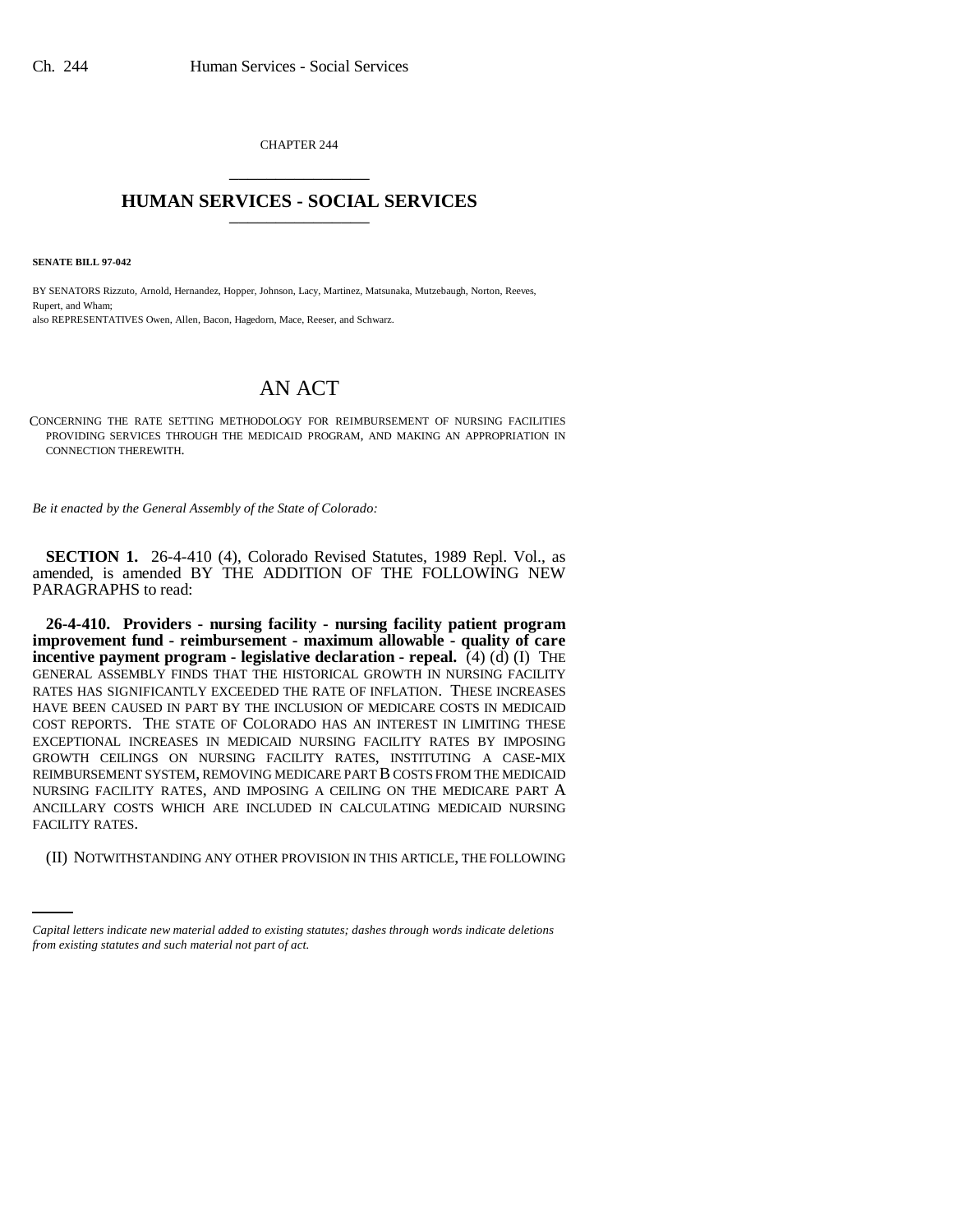LIMITATIONS SHALL APPLY TO RATES FOR REIMBURSEMENT OF NURSING FACILITIES:

(A) FOR ALL RATES EFFECTIVE ON OR AFTER JULY 1, 1997, FOR EACH CLASS I AND CLASS V FACILITY, ANY INCREASE IN ADMINISTRATIVE COSTS SHALL NOT EXCEED SIX PERCENT PER YEAR AND ANY INCREASE IN HEALTH CARE SERVICES COSTS SHALL NOT EXCEED EIGHT PERCENT PER YEAR; AND

(B) FOR ALL RATES EFFECTIVE ON OR AFTER JULY 1, 1997, FOR EACH CLASS I AND CLASS V FACILITY, ONLY SUCH COSTS AS ARE REASONABLE, NECESSARY, AND PATIENT-RELATED MAY BE REPORTED FOR REIMBURSEMENT PURPOSES. NURSING FACILITIES MAY INCLUDE WHATEVER LEVEL OF MEDICARE PART A ANCILLARY COSTS WAS INCLUDED AND ALLOWED IN THE FACILITY'S LATEST MEDICAID COST REPORT FILED PRIOR TO JULY 1, 1997. ANY SUBSEQUENT INCREASE IN THIS AMOUNT SHALL BE LIMITED TO EITHER THE INCREASE IN THE FACILITY'S ALLOWABLE MEDICARE PART A ANCILLARY COSTS OR THE PERCENTAGE INCREASE IN THE COST OF MEDICAL CARE REPORTED IN THE UNITED STATES DEPARTMENT OF LABOR BUREAU OF LABOR STATISTICS CONSUMER PRICE INDEX FOR THE SAME TIME PERIOD, WHICHEVER IS LOWER. PART B COSTS FOR MEDICARE SHALL BE EXCLUDED FROM THE ALLOWABLE REIMBURSEMENT FOR FACILITIES.

(III) THE SPECIFIC METHODOLOGY FOR CALCULATING THE LIMITATIONS AND COST REPORTING REQUIREMENTS DESCRIBED IN THIS PARAGRAPH (d) SHALL BE ESTABLISHED BY RULES PROMULGATED BY THE STATE DEPARTMENT.

(e) (I) THE STATE DEPARTMENT IS AUTHORIZED TO UTILIZE A CASE-MIX SYSTEM FOR REIMBURSING SOME OR ALL OF COLORADO'S CLASS I AND CLASS V MEDICAID NURSING FACILITIES. A CASE-MIX REIMBURSEMENT SYSTEM REIMBURSES EACH FACILITY ACCORDING TO THE RESOURCE CONSUMPTION IN TREATING ITS CASE MIX OF MEDICAID RESIDENTS, WHICH MAY INCLUDE SUCH FACTORS AS THE AGE, HEALTH STATUS, RESOURCE UTILIZATION, AND DIAGNOSES OF THE FACILITY'S MEDICAID RESIDENTS.

(II) A CASE-MIX REIMBURSEMENT SYSTEM SHALL BE INSTITUTED IF THE STATE DEPARTMENT AND THE JOINT BUDGET COMMITTEE OF THE COLORADO GENERAL ASSEMBLY DETERMINE PRIOR TO IMPLEMENTATION THAT SUCH A REIMBURSEMENT SYSTEM WILL NOT INCREASE STATE EXPENDITURES FOR NURSING FACILITY CARE.

(III) THE ADMINISTRATIVE COSTS FOR IMPLEMENTING A CASE-MIX REIMBURSEMENT SYSTEM SHALL BE PAID FROM THE SAVINGS THAT RESULT FROM THE PROVISIONS IN PARAGRAPH (d) OF THIS SUBSECTION (4).

(IV) THE STATE DEPARTMENT AND THE STATE BOARD SHALL PROMULGATE SUCH RULES AS MAY BE NECESSARY TO IMPLEMENT A CASE-MIX REIMBURSEMENT SYSTEM.

(V) THE STATE DEPARTMENT SHALL REPORT TO THE JOINT BUDGET COMMITTEE AND TO THE HEALTH, ENVIRONMENT, WELFARE, AND INSTITUTIONS COMMITTEES OF THE GENERAL ASSEMBLY NO LATER THAN NOVEMBER 1, 1997, CONCERNING THE FOLLOWING:

(A) THE STATUS OF THE STATE DEPARTMENT'S EFFORTS TO DEVELOP A CASE-MIX REIMBURSEMENT SYSTEM;